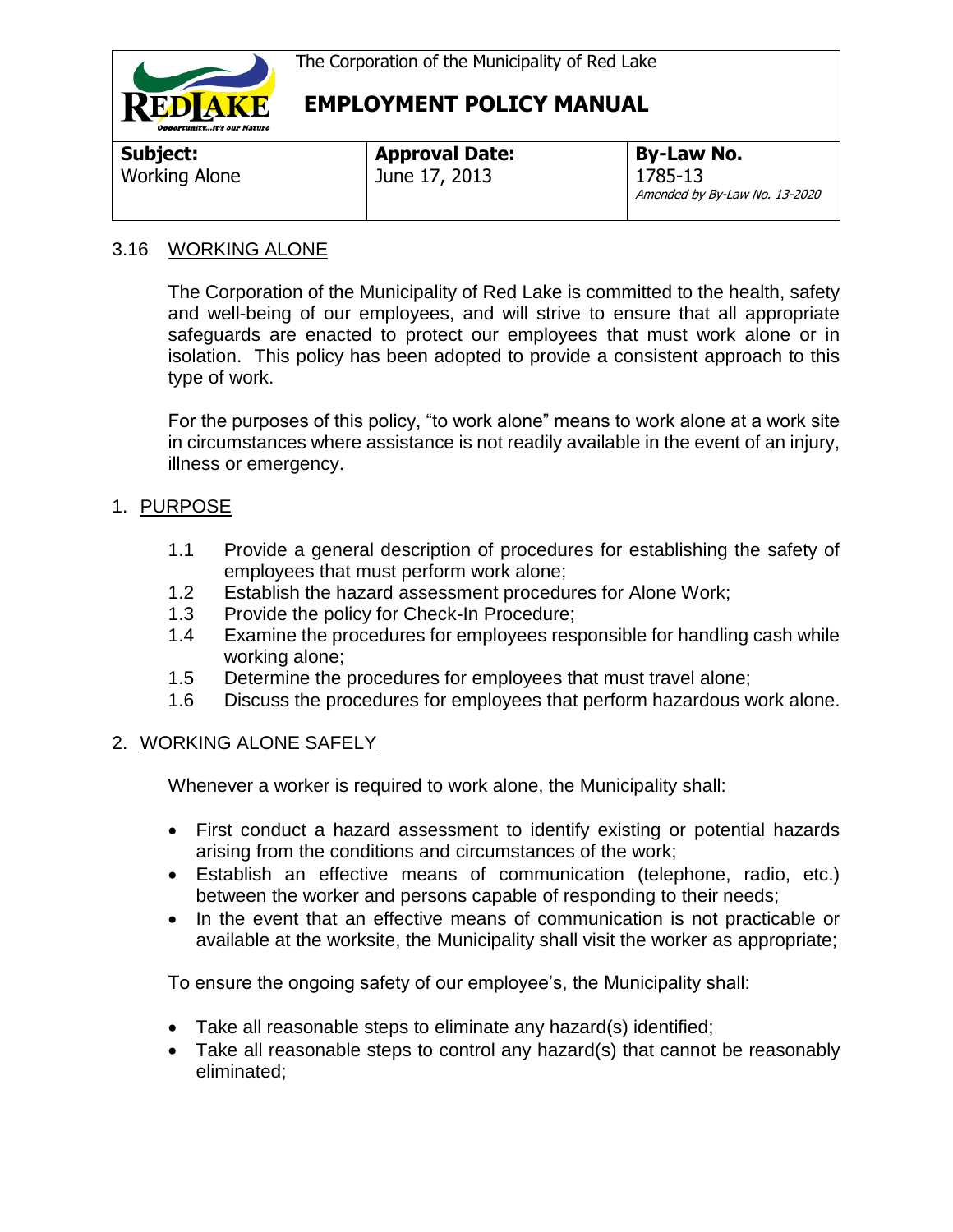

**Subject:**  Working Alone

# **EMPLOYMENT POLICY MANUAL**

| <b>Approval Date:</b> | <b>By-Law No.</b>                        |
|-----------------------|------------------------------------------|
| June 17, 2013         | 1785-13<br>Amended by By-Law No. 13-2020 |

- Communicate the findings of the hazard assessment in writing to all affected employees;
- Provide employee training and education to limit the dangers of working alone;
- Investigate all accidents / incidents, and take all reasonable steps to prevent a re-occurrence;
- Report all situations, incidents or near misses where being alone increased the level of inherent danger to the situation, and make appropriate reasonable changes.
- Avoid scheduling Alone Work whenever possible, especially where a distinct level of risk is recognized;
- Schedule higher risk work to be done during regular business hours, or when another worker capable of helping in an emergency is present.

### 3. WORKPLACE HAZARD ASSESSMENT

The Municipality will perform a thorough workplace hazard assessment for any locations/situations where our employees may be required to work alone. The workplace hazard assessment will investigate the following issues, and identify practicable solutions to ensure the safety of our employees.

### 4. LENGTH OF TIME THE EMPLOYEE WILL BE REQUIRED TO WORK ALONE

- 4.1 Determine the length of time the worker will be required to work alone, and establish reasonable limitations for the duration of this type of work.
- 4.2 Determine whether or not it is reasonable/safe for the employee to work alone, given the situation/location required.
- 4.3 Examine the length of time the worker will require to perform the necessary task.
- 4.4 Determine the legalities of the type of work performed alone, e.g. restrictions on working in a confined space, or performing lock-out operations.
- 4.5 Identify the time of day the worker will be required to work alone.

### 5. COMMUNICATION

- 5.1 Determine the methods of communication that are available.
- 5.2 Determine the most appropriate form of communication.
- 5.3 Ensure that all emergency communication systems are in proper working order.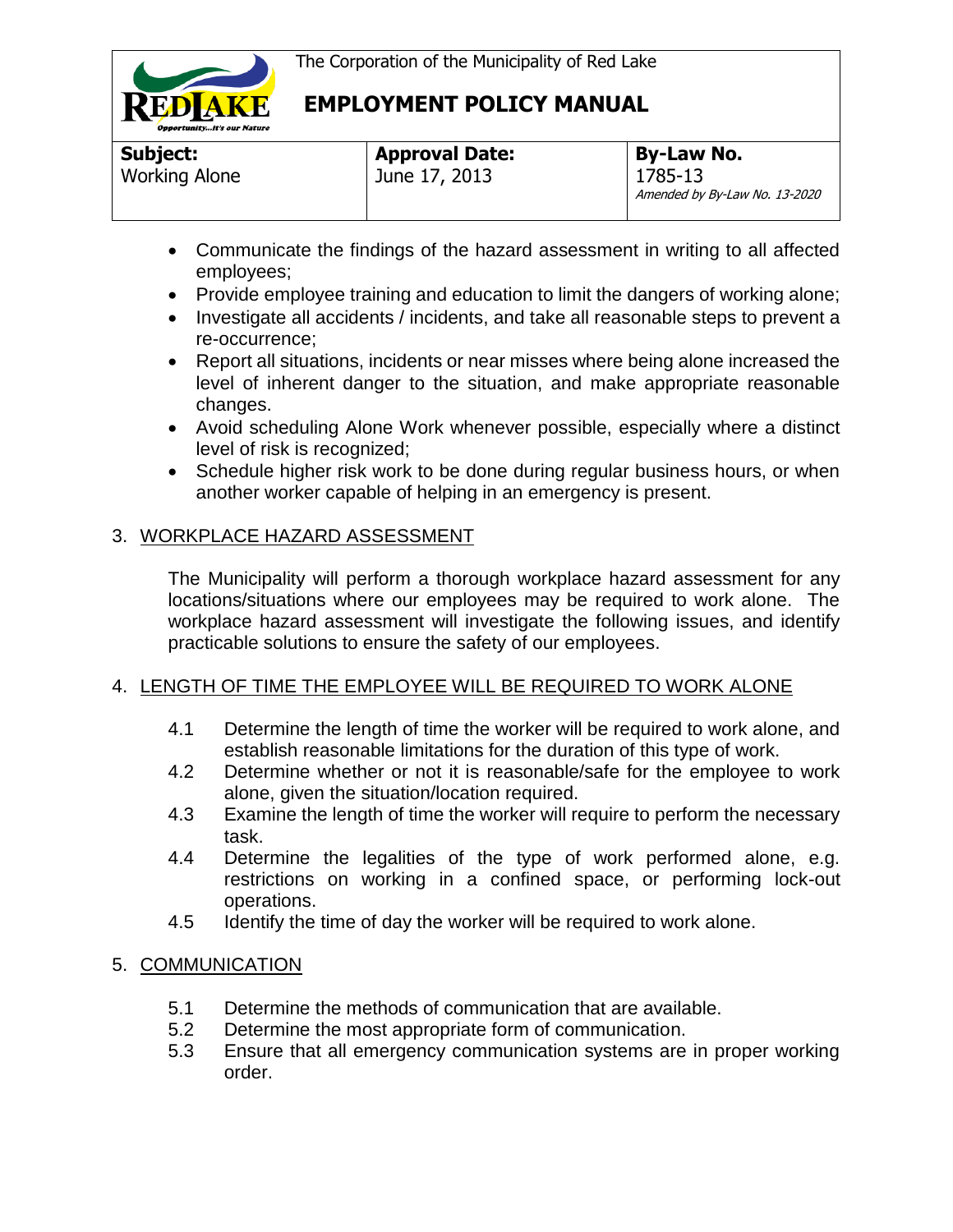

**Subject:**  Working Alone **Approval Date:** June 17, 2013

**By-Law No.** 1785-13 Amended by By-Law No. 13-2020

## 6. LOCATION OF WORK

- 6.1 Examine the location of the workplace / job site to establish whether or not it is remote or isolated.
- 6.2 Establish any physical or elemental hazards associated with the location.
- 6.3 Examine the security features of the workplace (e.g. security cameras, alarms, etc.) to ensure the safety and well-being of the worker.
- 6.4 Where possible, ensure the employee is in a position of high-visibility.
- 6.5 Ensure that all windows are clear to provide maximum visibility.
- 6.6 Determine the accessibility of the workplace to any potentially necessary emergency services.
- 6.7 Determine any necessary transportation requirements to ensure the worker safely arrives at the workplace / job site (where appropriate).
- 6.8 Examine the vehicle (as appropriate) to ensure that it is in good working condition (e.g. maintenance up-to-date, adequate levels of fuel, etc.) has proper levels of insurance, equipped with emergency supplies (e.g. spare tire with tools, first-aid kit, etc.), a method of communication (e.g. cellular phone, GPS, etc.), and available road-side assistance.

## 7. TYPE OF WORK

- 7.1 Establish the appropriate levels of training and education necessary to safely perform the work.
- 7.2 Ensure that the Municipal employee assigned to perform the work alone has received the appropriate levels of training and education.
- 7.3 Determine the appropriate forms of personal protective equipment required, and ensure that they are readily available, in good working order, and the worker has been properly trained in their use.
- 7.4 Determine any required machinery, tools or equipment that will be necessary to perform the work.
- 7.5 Determine the level of risk associated, to determine whether or not it is safe to allow a worker to perform the work alone.
- 7.6 Establish any potential factors of fatigue that may affect the safety of the worker, and their quality of work.
- 7.7 Determine whether or not the worker will be required to work with money or other valuables, and any safeguards required.

## 8. IDENTIFY THE ABILITIES OF THE EMPLOYEE PERFORMING WORK ALONE

8.1 Ensure that the employee has received the appropriate levels of training and education required to perform the work alone.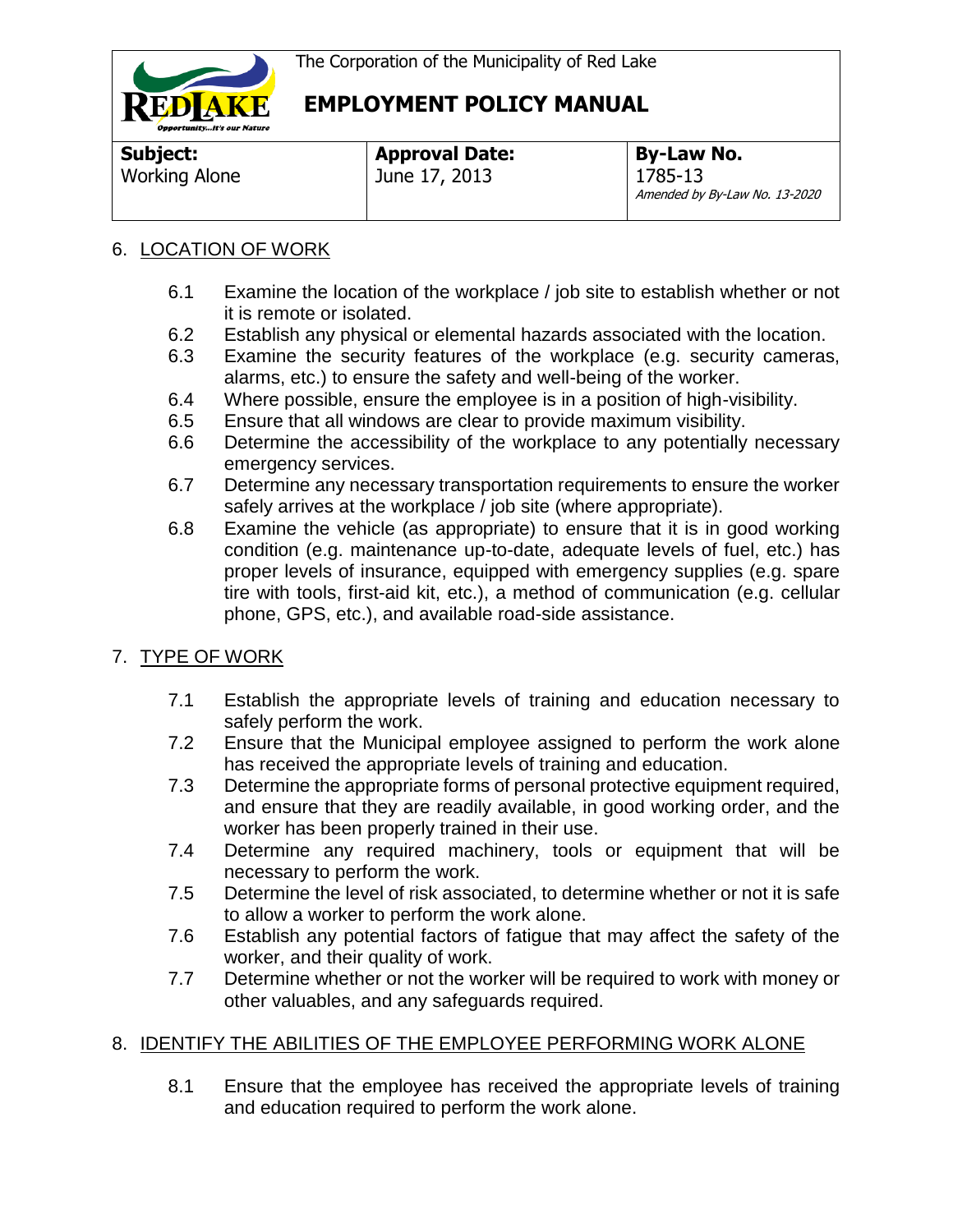

| Subject:             | <b>Approval Date:</b> | <b>By-Law No.</b>                        |
|----------------------|-----------------------|------------------------------------------|
| <b>Working Alone</b> | June 17, 2013         | 1785-13<br>Amended by By-Law No. 13-2020 |

8.2 Establish the employee's level of personal health to minimize potential health hazards associated with working alone (e.g. pre-existing medical condition that may increase their risk of becoming ill or injured while alone).

### 9. CHECK-IN PROCEDURE

To ensure the safety of employees that must work alone, the Municipality employs the following Check-In Procedure:

- 9.1 Management employees will be responsible for the preparation of a daily work plan to establish the location of the employee that is working alone, and the duration of time they will be required to work alone;
- 9.2 Management employees will ensure that a communication device for the employee to check-in with is readily available, and in a convenient location;
- 9.3 Define the appropriate intervals of time for the employee working alone to check-in;
- 9.4 Any Municipal employee that must work alone shall check-in either visually or using an approved communication device at regular intervals, as established in the daily work plan;
- 9.5 Ensure that the schedule of visual or communication-based check-in is adhered to with a written log for documentation purposes;
- 9.6 Identify an employee to act as the main point of contact for the employee working alone, as well as a back up;
- 9.7 Establish a code word for use when the employee requires emergency assistance;
- 9.8 Develop an emergency action plan to be followed in the event that the employee working alone does not check-in on schedule.
- 9.9 Log employee check-in on "Schedule A" Employee Check-In Log Form.

## 10.HANDLING CASH

The Corporation of the Municipality of Red Lake will take all appropriate precautions to ensure the safety of employees that are required to work alone with responsibilities for handling cash in the following manner:

- 10.1 Cash on hand will be reduced through the use of a safe or drop safe to deter the possibility of robbery. This policy will be advertised in a highly visible fashion.
- 10.2 The Municipality will ensure that employees are located in positions of highvisibility.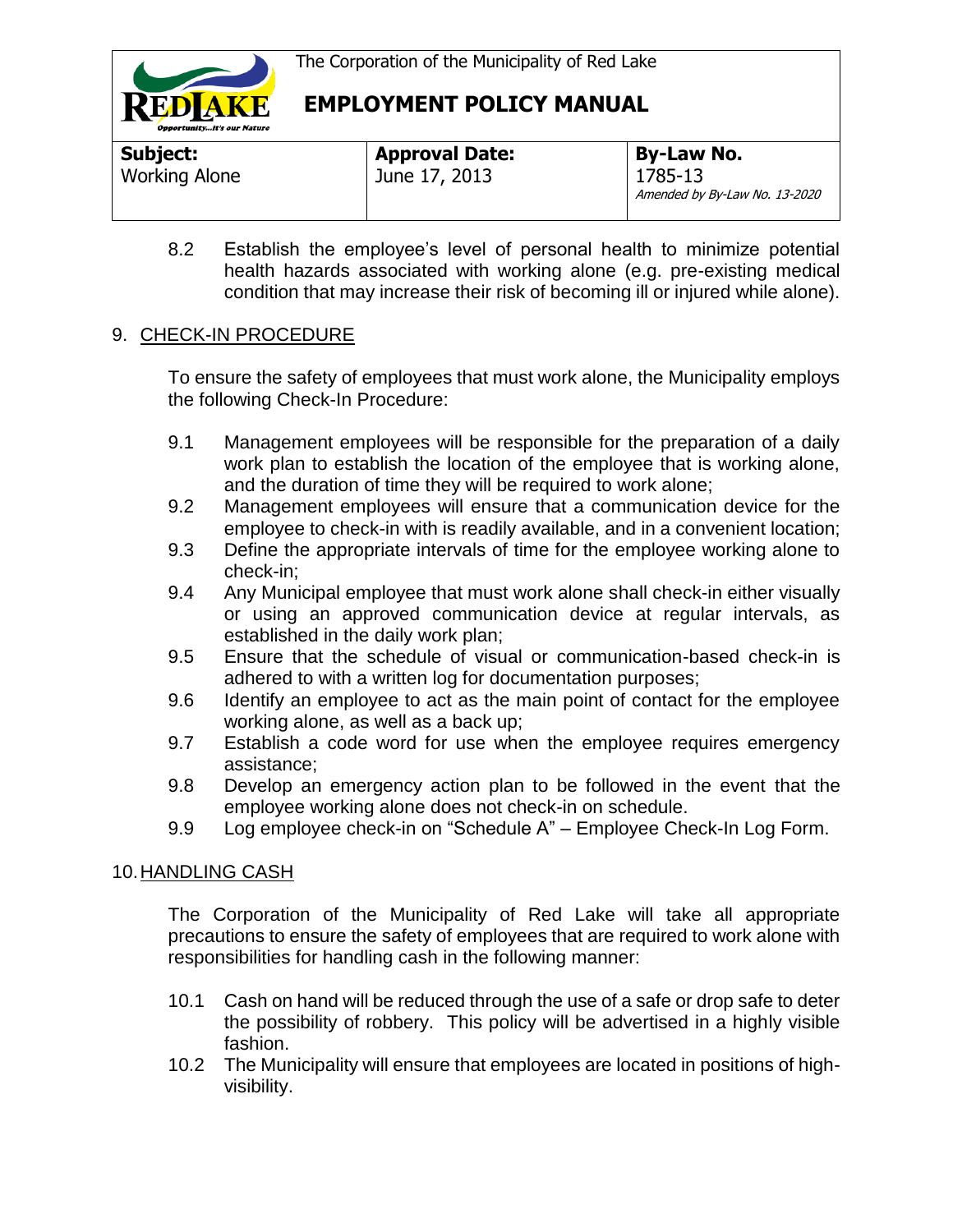

| Subject:             | <b>Approval Date:</b> | <b>By-Law No.</b>                        |
|----------------------|-----------------------|------------------------------------------|
| <b>Working Alone</b> | June 17, 2013         | 1785-13<br>Amended by By-Law No. 13-2020 |

- 10.3 Employees that are required to handle cash while working alone will be provided with training in robbery awareness and prevention to ensure that they take the appropriate steps to avoid a robbery, and/or act appropriately in the event of a robbery.
- 10.4 Employees are required to cooperate in the event of any robbery, and immediately surrender to the demands of the robber by supplying them with any available cash or merchandise. The Municipality employees are far more valuable than any amount of cash or merchandise.
- 10.5 Employees should contact the police, appropriate emergency services, and their direct manager/supervisor when it is safe to do so, immediately following any robbery.
- 10.6 Security systems will be maintained to deter the possibility of any potential robbery.

## 11.TRAVEL ALONE

The Municipality will provide safety mechanisms for employees that are required to travel alone in the following manner:

- 11.1 The Municipality employees that are required to travel alone shall utilize the Check-In Procedures to ensure their ongoing communication with the Municipality.
- 11.2 Communication devices (e.g. cellular telephone, GPS, two-way radio, etc.) will be provided to ensure that the employee is capable of checking-in at appropriate intervals.
- 11.3 A travel plan will be created for each instance of employee travel that provides details pertaining to the proposed destination, estimated time of arrival, return time or date, contact information, mode of travel, and alternate plans in the event of bad weather, traffic problems, etc.
- 11.4 Training and education to ensure that employees travelling alone are capable of evaluating and avoiding potential risks/hazards.
- 11.5 Examine the vehicle (as appropriate) to ensure that it is in good working condition (e.g. maintenance up-to-date, adequate levels of fuel, etc.), has proper levels of insurance, is equipped with emergency supplies (e.g. spare tire with tools, first-aid kit, etc.), a method of communication (e.g. cellular phone, GPS, etc.), and has available road-side assistance.

## 12.HAZARDOUS WORK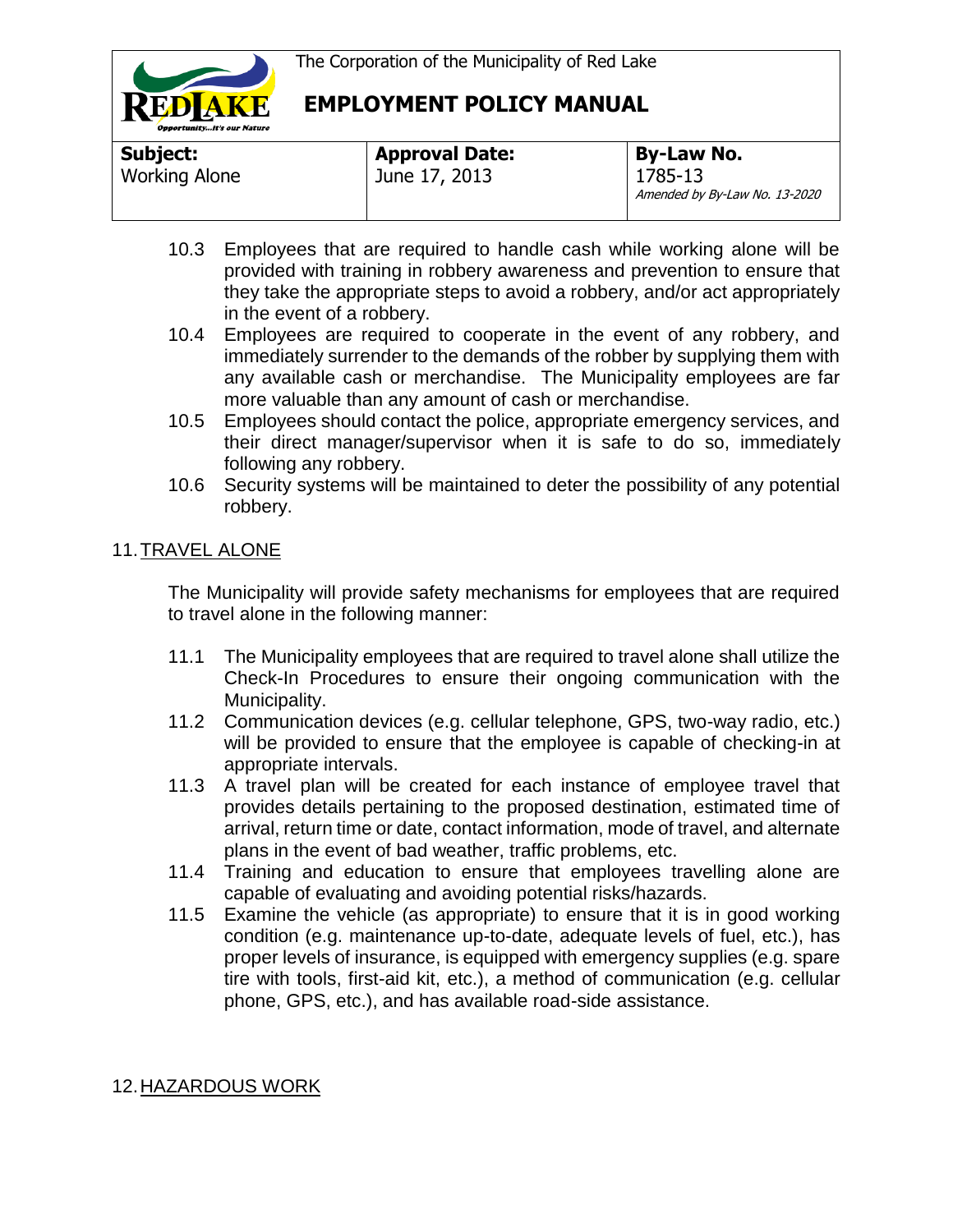

| Subject:             | <b>Approval Date:</b> | By-Law No.                               |
|----------------------|-----------------------|------------------------------------------|
| <b>Working Alone</b> | June 17, 2013         | 1785-13<br>Amended by By-Law No. 13-2020 |

- 12.1 Wherever reasonably practicable, the Municipality will avoid requiring employees from having to perform hazardous work alone, and will schedule this type of work to be completed during normal work hours, in the presence of other workers.
- 12.2 Where it is necessary to perform hazardous work alone, workers will be required to utilize the Check-In Procedure, and communication devices (e.g. cellular telephone, GPS, two-way radio, etc.) will be provided to ensure that the employee is capable of checking-in at appropriate intervals.
- 12.3 Training and education will be provided to ensure that the worker is knowledgeable in the proper safe work practices, use of personal protective equipment, use of all required machinery and tools, as well as hazard identification and hazard avoidance.
- 12.4 Personal protective equipment, required tools/machinery and first-aid supplies will be supplied.